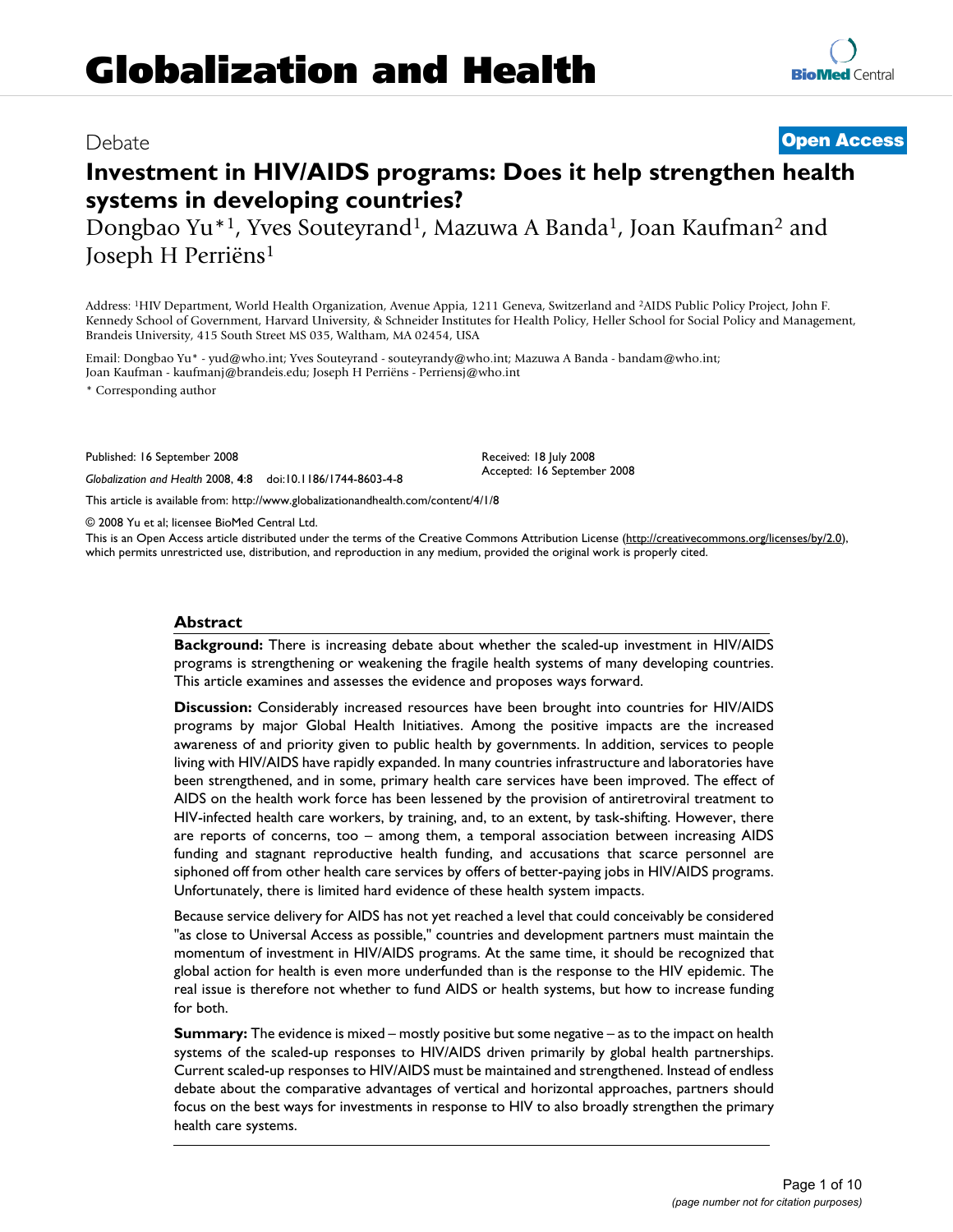## **Background**

In the past several years, countries have geared up their response to HIV/AIDS, supported by global health initiatives/partnerships (GHIs) such as the Global Fund to Fight AIDS, Tuberculosis and Malaria (GFATM); the United States President Emergency Plan for AIDS Relief (PEPFAR); the World Bank Multi-Country AIDS Program (MAP); and bilateral donors [1]. Others – such as the World Health Organization (WHO), cosponsors of the Joint United Nations Program on HIV/AIDS (UNAIDS), private foundations such as the Gates and Clinton Foundations, and nongovernmental organizations such as Médecins Sans Frontières (MSF, Doctors without Borders) – provide additional support.

These contributions have led to unprecedented attention for AIDS as a health issue, and have enabled many people living with HIV/AIDS (PLWHA) to survive and sustain their families. However, the introduction of antiretroviral (ARV) treatment, along with other interventions that the health sector has made, also exposed the effects of decades of neglect of the health sector, economic crises, structural adjustments, declining public expenditures, and decentralized financing, particularly in Sub-Saharan Africa [2]. This is one reason for the recent revival of the long-standing debate on whether scaling up the responses to specific health problems in developing countries, especially HIV/ AIDS, is strengthening or weakening their stretched and fragmented health systems [3-8].

In this paper we examine the case for and against funding AIDS as a specific health issue, and suggest ways to increase the potential for HIV/AIDS funding and programs to deliver further on the promise of health systems development. We first examine the effects of HIV/AIDS itself on health systems, and then enumerate the effects of HIV/AIDS programs on health-system building blocks, by searching and reviewing the available literatures published and available in the public domain using PubMed, POPLINE®, AEGiS (AIDS Education Global Information System), Google Scholar™ and other databases. We use the 2007 WHO definition of a health system as "all organizations, people and actions whose *primary intent* is to promote, restore or maintain health," and also use WHO's description of six health-system building blocks: (1) effective, safe, and high-quality health services, (2) a responsive health work force, (3) a well-functioning health information system, (4) equitable access to essential medical products, vaccines, and technologies, (5) a good health-financing system, and (6) strong leadership and governance [9].

## **Results**

## *The effect of HIV/AIDS itself on health systems*

In the face of increased pressure caused by untreated HIV/ AIDS sufferers seeking health care, resulting in opportunistic infections, it was obvious that in many places health systems were increasingly unable to provide even the most basic levels of preventive and curative care: infant and maternal mortality increased, and decades of public health gains were lost in countries with a high burden of HIV/AIDS [10].

HIV/AIDS increases the demand for health services, and at the same time it reduces the ability of the health service to supply them. Prior to the advent of ARV therapy, half of all medical hospital beds in Sub-Saharan Africa were occupied by people with AIDS. In some countries of East Africa, this proportion reached 80 percent [11]. The effect was that patients with HIV infection crowded out people with other conditions [12,13]. The presence of a large number of AIDS patients with very poor outlooks also contributed to the health professions losing their attractiveness because of increased workloads, exposure to HIV infection, and the work stress that resulted from it [12].

In addition, the ability of the health service to cope with this increased demand declined, because of HIV-related morbidity and mortality and burnout among health professionals. For example, five-to-sixfold increases in health worker illness and death rates were reported for Malawi, and the number of deaths of nurses there represented 40 percent of the average annual output of nurses from training [14].

## *The impact of HIV/AIDS programs on health systems*

Access to antiretroviral treatment (ART) and other HIVrelated services in the health sector likely has both positive and negative effects on the supply of and demand for health services. On the one hand, it is known from industrialized countries and Brazil that patient demand for hospitalization and diagnostic evaluation for opportunistic diseases decreased following the introduction of ART [15,16]. In those settings, this also resulted in savings in health sector expenditures. On the other hand, where health care is less sophisticated and less costly, this is might be offset by the need to provide long-term outpatient care to more and more people requiring lifelong treatment and laboratory tests to monitor ART [17], and scaled-up some HIV prevention interventions, such as male circumcision and prevention of mother-to-child transmission (PMTCT). To date, despite claims that investing in HIV decreases the ability of the health system to produce other health outcomes, the evidence that this is actually happening is largely anecdotal and equivocal [3,7], with as many pointers confirming as arguing against this stance [18,19].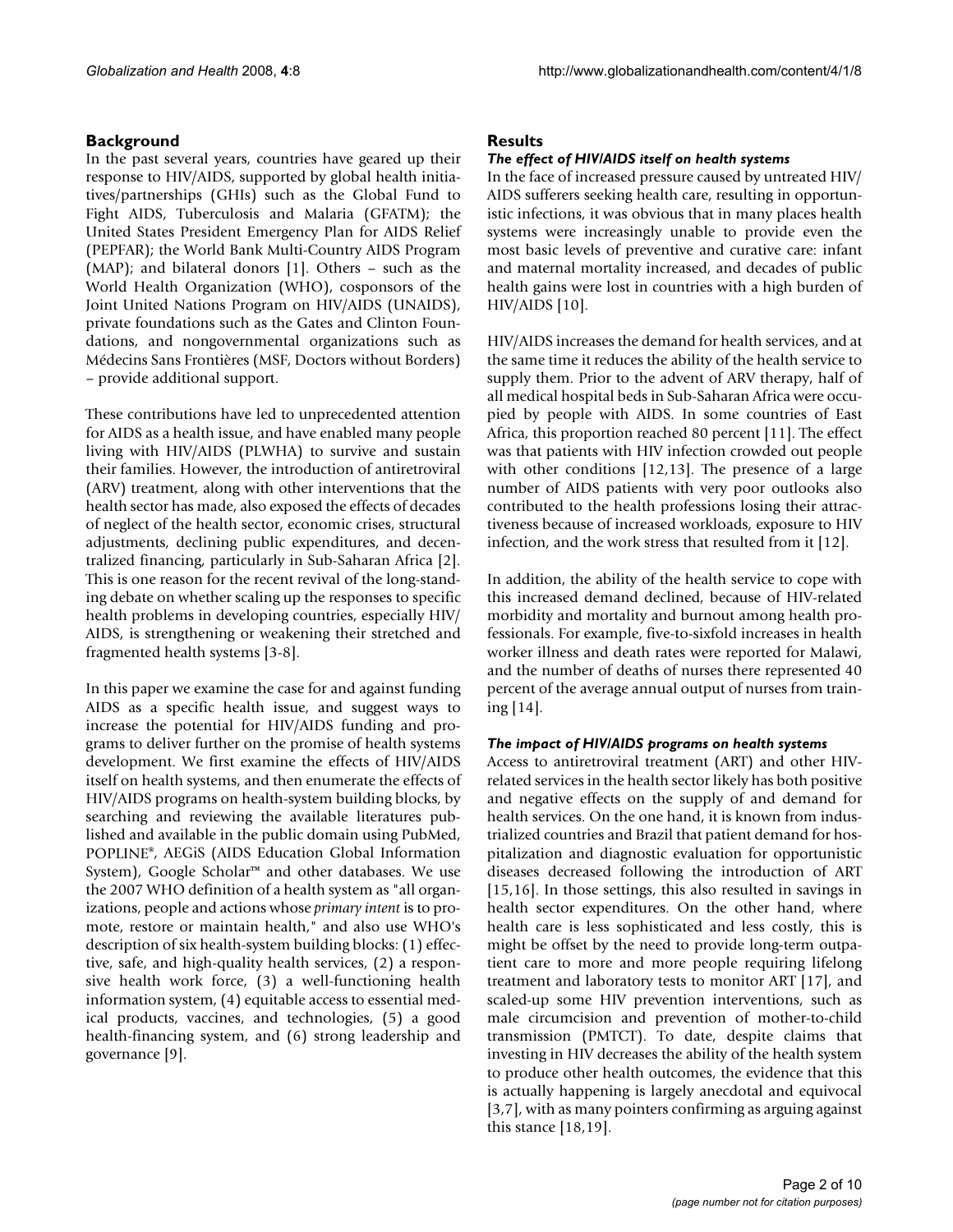## *Has health service delivery been expanded?*

In all countries, HIV/AIDS programs have dramatically improved the delivery of prevention and care services to people living with HIV/AIDS (PLWHA). Although the scaling up of HIV services has likely not escaped the bias of health systems in general to better serve urban and more affluent groups, considerable efforts have been made to overcome equity concerns and reach the most vulnerable, marginalized groups, such as injecting drug users (IDUs), sex workers, and men who have sex with men (MSM) [20-24].

The most spectacular result of WHO's "3 by 5" initiative was to demonstrate that delivering ART through a public health approach is feasible even where health systems are weak overall [25]. Worldwide, around 3 million PLWHA are currently on ART [26]. As effective HIV treatment programs are implemented, hospital admissions plummet and hospital beds are freed up, easing the burden on health care staff throughout the system [27-29]. With the success of the public health model of service delivery and the demonstrable adherence of patients on treatment across the world, and especially in Africa, treatment for AIDS is saving and changing lives [30]. In Brazil, where free ARV treatment has been made available through the national health services since 1996, historical evaluation suggests that the country's ART program led to a 40 to 70 percent decrease in mortality, a 60 to 80 percent decrease in morbidity, an 85 percent decrease in hospitalization [31], and savings of US\$ 1.2 billion in health care costs [32].

Equally important, HIV/AIDS prevention and treatment programs in some places have helped to reinvigorate efforts to promote primary health care (PHC) by providing services such as childhood vaccinations, family planning, tuberculosis case-finding and treatment, and health promotion services. In rural Haiti, the "four pillars" approach to HIV prevention and care introduced by Partners in Health radically increased overall patient visits at the Las-Cahobas primary health clinic between July 2002 and December 2003, resulting in greatly increased tuberculosis case-finding: within 14 months of initiation, over 200 TB patients were identified and began receiving directly observed therapy (DOT). Prenatal care visits and immunizations saw similar increases over the same period, going from 100 visits per day to over 500 for both services [18,19]. In Zambia, the PMTCT health post funded by the Global Fund is based in the Reproductive Health Division, which is leading the incorporation of PMTCT into routine maternal health services. In Kenya, the PMTCT strategy and its implementation are integrated with existing reproductive services [33]. In Rwanda, basic HIV care has been added into the primary health centers, contributing to increased use of maternal and reproductive health, prenatal, pediatric, and general health care [28].

Basic health infrastructures have also benefited significantly from the scaling up of responses to HIV. The Brazilian AIDS program has established a specific network of units for the provision of care, often by strengthening existing ones with additional resources [34]. In Lusikisiki, a village in South Africa, there have been significant improvements in terms of reliable electricity, water supply, and telephone and fax services for the clinics. Building and renovation have increased the number of clinics with acceptable nursing services and counseling space [35]. In Haiti, Ethiopia, Malawi, and many other countries, programs provide funds for the construction of health posts, renovation of existing facilities at health centers and hospitals, and training of health personnel [20-24]. In Cambodia, various disease-control programs, including HIV/AIDS, TB, and malaria programs, have been integrated to optimize services and outputs at the district hospital level. The construction and rehabilitation of the district hospitals' common laboratories have been supported. Meanwhile, links and referrals among HIV, maternal and child health (MCH), and reproductive health services have been strengthened, with the expectation that this will improve coverage of PMTCT, MCH, and reproductive health in general [36].

In most cases, scaled-up programs for HIV/AIDS have promoted the public-private partnership needed to provide essential services to target populations, which has enhanced the overall service-delivery capacity of the countries' health systems. In Ethiopia, private labs perform CD4 counts and other HIV/AIDS tests under a quota specified by the Ministry of Health (MOH), and are reimbursed for tests conducted [20]. In Malawi, increased resources support a newly mobilized private nonprofit sector to implement HIV/AIDS activities focused on prevention, care, and support [22]. Recently, PEPFAR and Becton, Dickinson and Company (BD) announced their intention to support the improvement of overall laboratory systems and services in African countries severely affected by HIV/AIDS and TB [37]. In Tanzania, Abbott, a multinational pharmaceutical company, has funded a state-of-the-art outpatient treatment center and clinical labs at Muhimbili National Hospital, which each day will benefit up to 1,000 people with HIV/AIDS and also patients with other chronic diseases [38].

However, there is also evidence of possible negative impacts: in Malawi, the availability of antenatal care services and referrals has decreased, most likely due to provider shortages [22]. There are also concerns that family planning and reproductive health services have been increasingly strained in many places by the decreases and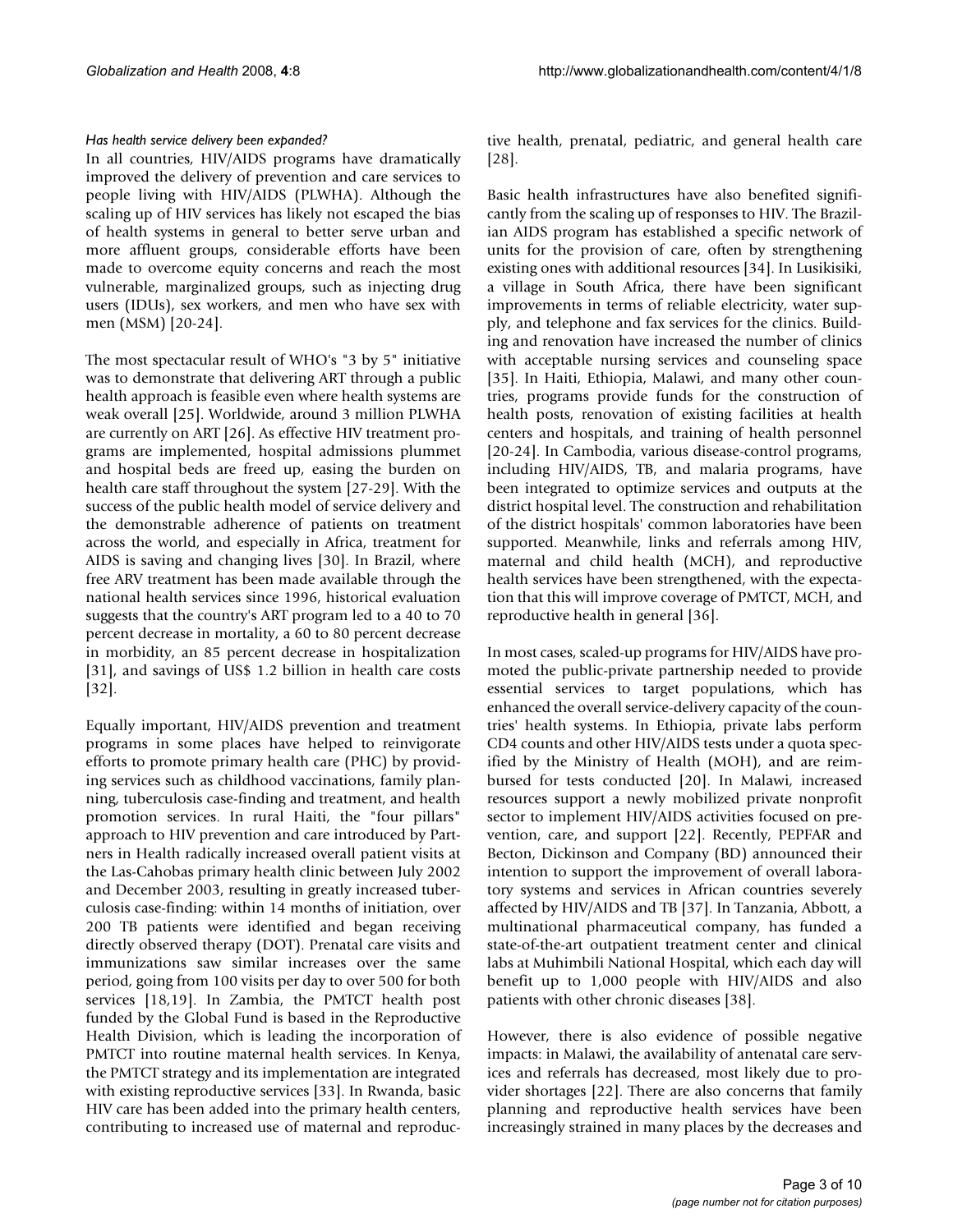shifts in donor funding away from reproductive health and into HIV programs, unless specifically mandated by donors or national health systems as a needed part of HIV care [8].

## *Have health-sector human resources been expanded?*

The scaling up of the response to HIV/AIDS has brought considerable pressure and mixed effects to the health work force in most countries. However, HIV/AIDS treatment per se also has direct beneficial effects on the health work force by keeping HIV-infected medical personnel alive to do their jobs. For example, in Malawi, access to ART had saved the lives of at least 250 out of 1,022 health care workers after 12 months of treatment – workers who were continuing to provide much-needed health services [39].

Increased awareness of the severe health-worker shortage that the need to roll out ART and HIV services helped generate has also led to welcome actions to remedy this problem. For example, in Kenya, the government has agreed that the Clinton Foundation, the Global Fund, and PEP-FAR will fund the salaries of more than 2,000 additional health workers for a limited period, after which the government will take over [33]. In Zambia, the UK's Department for International Development (DFID) supports the government's retention scheme aimed at ensuring that health workers are paid additional incentives to work in the most remote areas [40]. Many countries with substantial scale-up programs, such as Thailand, Brazil, Ghana, Ethiopia, and Malawi, have started rapidly training community-level health workers while also gradually expanding the production of higher-level professionals. Malawi has taken a wider approach, focusing on 11 priority cadres because of the extreme nature of its crisis [41]. In Ethiopia, the government decided to hire an additional 30,000 health extension workers in order to place two each in every rural village; 16,000 have already been trained and are providing preventive services and basic curative care at health posts close to their communities [28,40]. The Ethiopian government is also rapidly training and adding nurses and doctors to its health work force. And in Benin, scaling up the HIV/AIDS program has led to recruitment of a large body of non-public-sector professionals into the public sector, which has boosted personnel motivation by providing training, supplies, and equipment [21]. Both the morale and the skills of health workers have been enhanced by means of the training and the incentives such as salary top-ups associated with delivering HIV/ AIDS-related services in many areas [22].

Innovative models have been created to meet the health worker shortages resulting from the labor-intensive delivery requirements of HIV services. WHO, together with PEPFAR and UNAIDS, recently developed global recommendations and guidelines on task-shifting [42]. In a recent WHO survey, of 73 low- and middle-income countries, 28 reported having a policy on task-shifting to allow reorganization of tasks among health care workers and the hiring of nonprofessional workers [26]. Research indicates that implementation of task-shifting can reduce the demand for doctor time by 76 percent. Time freed up can be used by doctors to manage complex cases, improve the quality of care, and deliver primary health care [43]. In Malawi, paramedical officers have been trained to provide ARV delivery, with impressive results. More than 81,000 people started ARV treatment through the public sector in Malawi, with only 9 percent of those who begin treatment failing to return and continue uptake of the ART services offered [7]. In Haiti, community health workers are mobilized as the cornerstones of the program providing medical therapy and emotional support to people living with HIV, and also provide much-needed education on HIV prevention and health care to the community [44].

However, scaling up the response to HIV/AIDS can tempt health care workers to take better-paying jobs providing HIV care, and prompt a disproportionate number to work in clinical care and laboratories compared to areas like pharmaceutical support and health education. In Zambia, there are anecdotal reports of localized brain-drains of public-sector health professionals who have switched to well-funded NGO HIV programs. In Rwanda, doctors in the NGO sector reportedly receive six times the salary of their public-sector counterparts [33]. As a result, doctors and nurses move into AIDS care to receive better compensation [8]. In Ethiopia, the health worker situation worsened due to excessive workloads posed by the HIV programs and the lack of incentive mechanisms for retaining staff [20], until salaries were increased recently.

## *Has the health information system been strengthened?*

There is a common need to strengthen the generation and use of the information/data required to manage services and to produce and account for results. Evidence is limited on the effects of HIV/AIDS programs on the overall health information system. More and more countries have been reporting on progress toward the Declaration of Commitment that was unanimously adopted in the 2001 UN General Assembly Special Session (UNGASS) on HIV and AIDS: 103 out of 189 countries in 2003; 115 out of 189 countries in 2005; and 147 out of 192 countries as of March 2008 [45]. In Malawi, an electronic patientmonitoring system has been established to replace the manual paper-based system, improving the information management capacity of staff [46]. Sharing of information among different stakeholders has been observed in Benin [21]. In some countries, information sharing among government and civil society organizations has increased, and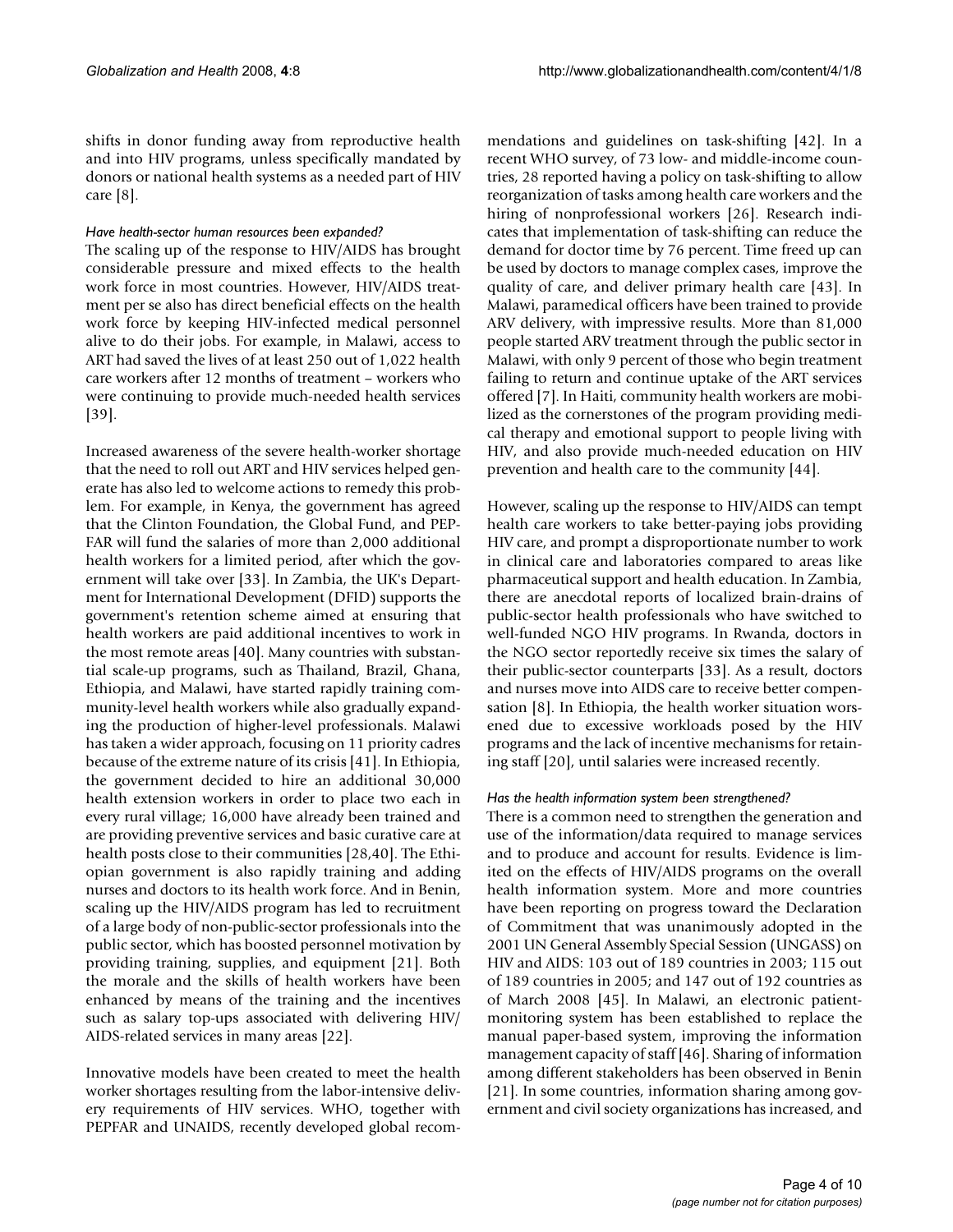health information is more available in the public domain [47].

However, it has been reported that countries that have made the effort to implement a single national monitoring system remain burdened by duplicative reporting processes and monitoring missions from multiple programs [47]. Recognizing this, governments and donors are trying to work out strategies for improved coordination of monitoring and information requirements [40]. However, if harmonization is in progress, there is long way to go [47,48].

## *Have procurement and supply management been strengthened?*

A functioning procurement and supply management system is necessary to achieve equitable access to essential medicines and technologies. Logistics and supply systems have been improved as a result of investments in HIV/ AIDS and other disease-control programs in some countries. In Malawi, national drug procurement now uses the procurement and distribution system from an earlier, parallel procurement system for the disease-control program [22]. In Rwanda and Burkina Faso, HIV drug procurements supported by donor-driven programs have been integrated into the national supply system for essential drugs. In a recent WHO survey, among 66 low- and middle-income countries reporting data on stock-outs of ARV drugs, 41 countries had no ARV drug stock-out in 2007. The remaining 25 countries reported one or more episodes of stock-out of antiretroviral drugs. Globally, 18 percent of all reporting treatment sites experienced at least one stock-out of ARV drugs in 2007 [26], which is much better than the situation of supplying other essential drugs [Perriëns, personal communication].

The establishment of parallel procurement systems for HIV/AIDS programs, similar to ones used to procure other pharmaceuticals and commodities in the public sector, could have negative impact. When such parallel systems bypass government structures and directly interfere with international suppliers, the opportunity to help build the capacity of the country's own procurement and supply management system is missed [21]. In Ethiopia, the MOH outsourced the purchase of drugs and medical supplies from international markets to UNICEF [20]. In many countries, separate supply systems exist for ARV drugs and other commodities funded by the Global Fund and PEP-FAR, including those for PMTCT, while drugs for essential obstetric care, contraceptives, and drugs for opportunistic infections and sexually transmitted infections, imported through the government system, are subject to frequent stock-outs [33].

## *Has health financing been improved?*

The global scaling up of the response to HIV/AIDS has brought vast resources to bear in the fight against HIV/ AIDS. By the end of 2007, AIDS funding was expected to stand at just under US\$ 10 billion – an almost fortyfold increase compared to 1996, when it was US\$ 260 million [49]. In 2006, it was estimated that US\$ 2.5 billion was spent for AIDS by governments using their own public funds. The expenditures by low-income Sub-Saharan African governments for AIDS were estimated between US\$ 242.2 million and US\$ 390.3 million [50].

While AIDS funding increased, donor support for other public health programs, such as infectious diseases control, has also been increasing in low- and lower-income countries, with one possible exception – population reproductive health, which in absolute constant dollar terms stayed relatively stagnant from 1992 to 2005 (approximately the same amount in 1992, US\$ 890 million, as in 2005, US\$ 887 million) [51].

In 25 lower-income Sub-Saharan African countries, the domestic public-health spending more than doubled in per capita terms, from US\$ 0.31 in 2001 to US\$ 0.65 in 2005 [50]. In addition, several GHIs with a focus on AIDS invested a significant amount in health-system-strengthening activities. It is estimated that nearly US\$ 640 million of PEPFAR funding was directed towards systemstrengthening activities in 2007, including pre-service and in-service training of health workers [28]. Global Fund financing has been used for a wide range of strategies to support health systems, such as salary support and other means of retaining skilled professionals, and it has expanded its support for health system strengthening in the ongoing Global Fund applications [20,52].

However, this picture likely glosses over problems in the allocation of funding for overall health development in developing countries, especially the funding for PHC. For example, total health spending remains critically low in the African region, averaging US\$ 32 per capita in 2000. This comprised, on average, US\$ 12.5 in government expenditure, US\$ 1.2 in donor funds to government, and US\$ 16.8 in private expenditure, which included out-ofpocket sources [53,54]. Because few resources have been allocated to PHC, most countries' national health systems are suffering from absolute inadequacy of financial resources [53]. Limited absorptive capacity in some countries is also a concern. Donor funding for HIV/AIDS was comparable to or exceeded the amounts allocated by the national government to the entire health sector in some countries [51]. At the national level, when fiscal ceilings affect the health budget, as in Uganda and Zambia, there is the risk that funds earmarked for HIV and other communicable diseases will crowd out government alloca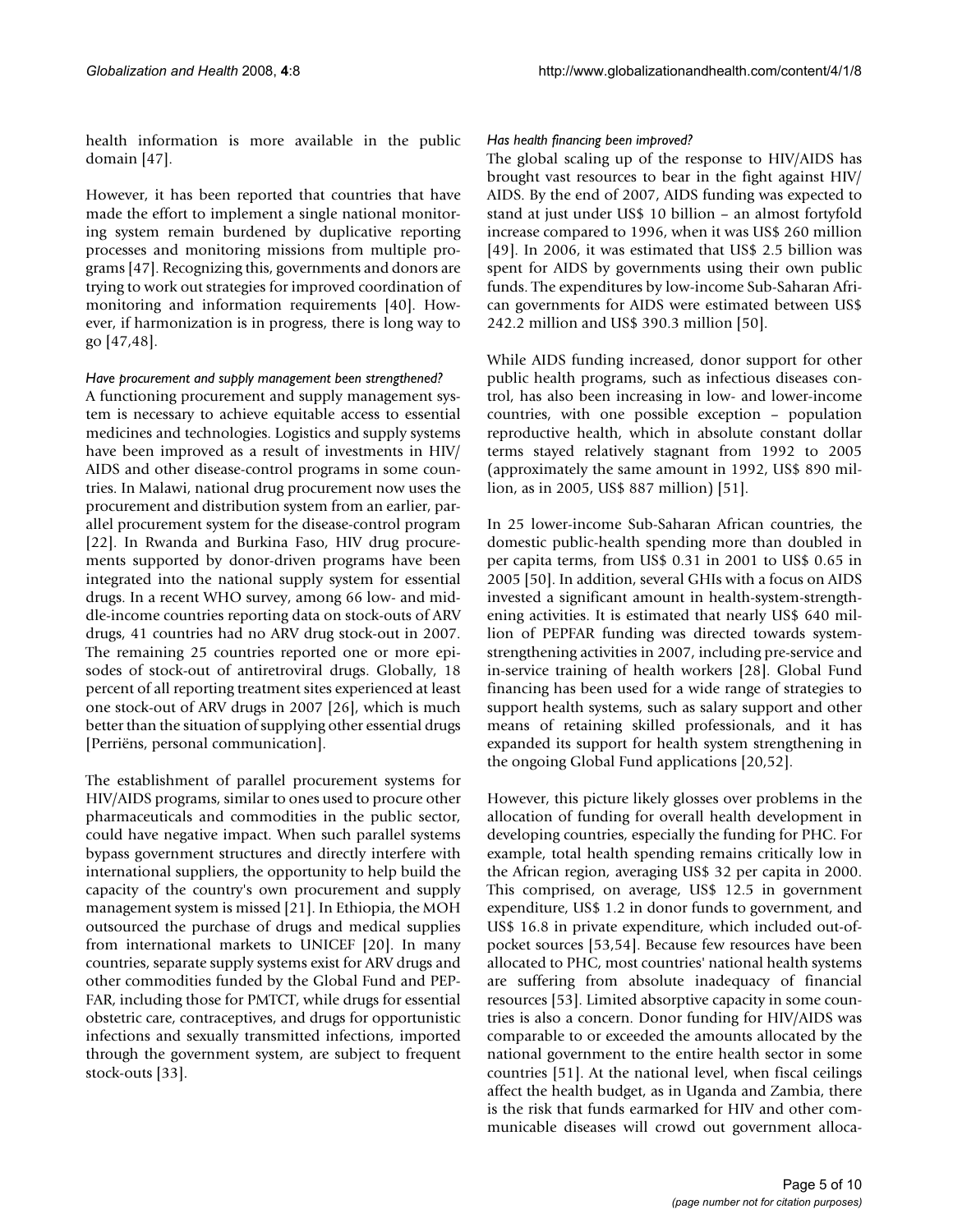tions to priorities such as maternal health, to the payroll, and to infrastructure development for health [33]. Displacement also affects what other donors decide to do with their funds. For example, in Benin, a few partners/ donors have canceled or reduced their financial contributions to the subrecipients of GFATM grants because of the Global Fund contributions [21].

At individual level, user fees are the main barriers to adherence to ART [55]. Some informal charges such as transportation and other out-of-pocket expenditures can present a significant barrier to people gaining full access to HIV/AIDS treatment and care services. Quite often, the free ARV package does not cover diagnostics, formal or informal fees, transport to and from the health service, and so forth, which are strong risk factor for mortality [56]

## *Have leadership and governance for health been improved?*

Central to all national health systems is the need for effective leadership and governance. The increase in global advocacy for scaling up the response to HIV/AIDS and other major diseases has catalyzed stronger political awareness and leadership for health, in government and in civil society. NGOs and PLWHA are now often included in the decision-making processes through a number of coordinating mechanisms, such as the Country Coordinating Mechanism (CCM) of the Global Fund [47,57]. Together with scaled-up responses, especially in terms of treatment for HIV/AIDS, smarter policies have been initiated that target populations previously neglected in many countries, such as drug users, sex workers, and men who have sex with men (MSM). Planning, transparency of management, monitoring and evaluation, and technical assistance from external sources have been strengthened [47]. AIDS "treatment activism" has promoted access to basic medicines, including ARV drugs for the underserved, and has reduced health care inequities [58].

AIDS activists increasingly advocate for the right of access to universal primary health care. They have also changed the dynamics between health care providers and clients, thus helping prepare health systems for the delivery of chronic care, which requires much more give-and-take between care providers and their clients than does the delivery of acute care [58]. Indeed, it is the activism for AIDS that has created solidarity about health as a concern for humanity, and as part of the evolving paradigm on globalization [59].

In countries like Ethiopia, GHIs supporting the scaling-up programs are in alignment with the national priorities and strategies of the countries [20]. The scaled-up response to HIV/AIDS supported by GHIs has similarly brought changes to policies and strategies even in countries with stronger health systems – for example, by increasing political commitment and by supporting NGO involvement in Central Asian and Eastern European countries and in China, where NGO roles had previously been more politically constrained and limited [23,24]. Kyrgyzstan received and is implementing a GFATM grant for HIV/ AIDS services/activities provided primarily by NGOs, focusing on preventive interventions among high-risk groups such as injecting drug users (IDUs), prisoners, sexworkers, and young people. Similar GFATM awards in China have contributed to opening up the political space for NGO participation in the CCM process and for services for marginalized populations such as drug users, sex workers, and MSM [60]. The World Bank programs also supported NGOs to deliver interventions in 2007 in Kyrgizstan [24]. And GFATM grants helped shape the direction of policy by funding HIV harm-reduction efforts for drug users and sex workers in China [47].

However, some observers see PEPFAR's position on abstinence and increased reliance on faith-based agencies as promoting conservative moral and religious views [61,62]. On governance of the health aid structure, there is considerable room to improve the harmonization and coordination among donors and partners at the global, national, district, and facility levels. Uncoordinated proliferation of foreign aid contributes to fragmentation of the health systems of many poor countries [63]. For example, there are at least four committees focused on HIV/ AIDS in Tanzania – although there is a clear division of labor [47]. Furthermore, communication between donors and countries is often a one-way street, and the feedback loop from countries is weak. In one survey, 350 stakeholders in 20 countries raised the problem of communication when working with donors [64].

## **Discussion**

Although accounts of positive and negative effects of AIDS funding are readily asserted [65,66], available evidence on the effects of the scaled-up response to HIV/AIDS on health systems is slim. Many arguments suggesting impacts of HIV investments on health systems are based on anecdotes and speculation, on small pilots, or on early stages of the programs that cannot yet be generalized, and a number of systematic impact studies are still underway. Therefore, it would be imprudent to draw any firm conclusions at this stage.

However, it is likely that global scale-up of responses to HIV/AIDS is having a positive effect on many dimensions of health system performance, especially service delivery and infrastructure upgrading, and that the majority of concerns center on human resources. It is therefore encouraging that major donors and global initiatives are increasingly acknowledging that they must assume responsibility for the health system effects of their actions.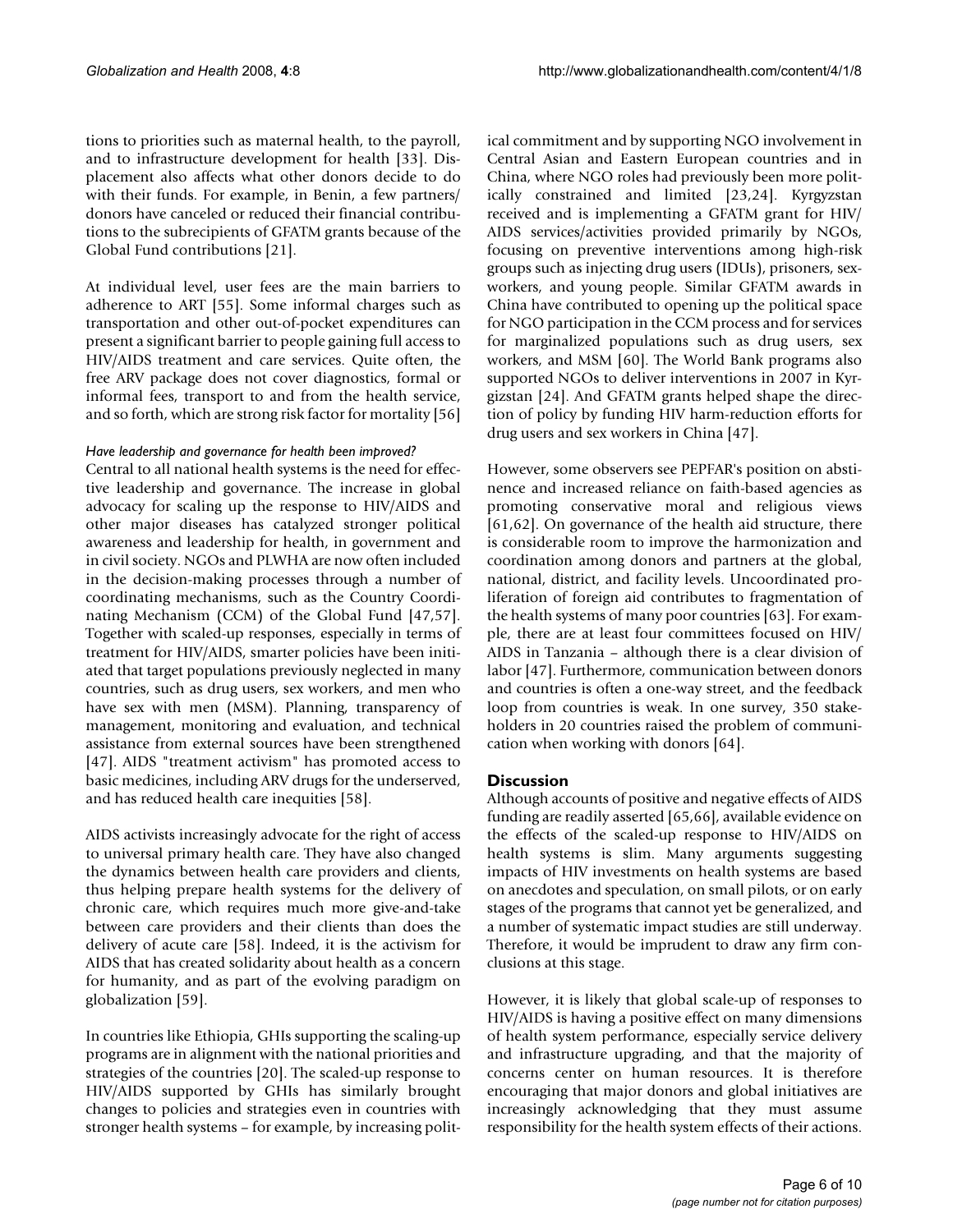Indeed, they are adopting measures to further strengthen health systems while targeting their focused diseases. The World Bank has traditionally focused on strengthening health systems as one of its priorities [63], and now the GFATM is following suit. The GFATM's Sixteenth Board Meeting decided to expand support for health-systemstrengthening efforts in coming rounds [28]. PEPFAR is to channel more resources for training and retaining more health workers in the countries hardest hit by HIV/AIDS [29]. And new Global Health Initiatives, such as the International Health Partnerships (IHP), explicitly aim to support building up the health systems of some of the poorest countries [40]. Then, what should we do next?

## *Maintain the momentum brought about by investment in HIV/AIDS*

It is clear that most countries are far from reaching a level that could conceivably be considered as close to universal access for HIV/AIDS prevention, treatment and care [26]. Donors and country governments should maintain the momentum of the movement that enabled interventions against AIDS to take off in developing countries, and continue to increase investment in HIV/AIDS. The targets of universal access to HIV/AIDS prevention, treatment, and care cannot be reached without increased international investments in many developing countries.

## *Maximize the positive synergies of HIV/AIDS programs and health system strengthening*

It is time now that we move from the current situation of unplanned "spill-overs" to a more systematic and active management of the synergies between HIV/AIDS programs and health system strengthening in countries [67]. This requires concerted efforts for a policy and technical framework, which will guide actions to avoid threats and maximize the synergies between HIV/AIDS investment and health systems.

## *Strengthen HIV/AIDS service delivery and integrate it into the primary health care system*

The scaled-up global response to HIV/AIDS began as an emergency response to the crises of high infection and death rates and the urgent need for prevention and treatment efforts. However, in the long run, effective prevention, treatment, and care for HIV/AIDS should be integrated with the existing health service and system because AIDS is a chronic disease. WHO has proposed a public health approach to ART to enable scaled-up access to treatment for HIV-positive people in developing countries, which entails standardized, simplified treatment protocols and decentralized service delivery [68]. Increasingly, the evidence is that this approach works – as long as the health system is strong enough to carry the increased workload of delivering the HIV services. Consequently, we have an historic opportunity to start equipping the primary health care systems in developing countries – which are currently oriented to maternal and child health and the care of acute, episodic illnesses – with the skills to address the chronic health problems that are an emerging threat there. Together with lifelong care for HIV/AIDS, the persisting infectious diseases and emerging noncommunicable diseases in many developing countries mean that their health systems must prepare to become client-perspective-based systems oriented towards both acute illness and chronic care [69-71].

## *Advocate for increasing funding for universal primary health care*

Primary health care (PHC), as promoted by the Declaration of Alma-Ata thirty years ago, is key to providing good value for money and to enhancing equity of health [70]. There are strong movements to revive and renew PHC as an approach to promote more equitable health and human development [54]. However, the majority of developing countries cannot fund PHC with domestic resources alone. Development partners should therefore assume more responsibility in supporting countries' PHC, in addition to funding treatment and care for HIV, TB, and malaria. It should be recognized that global action for health is even more underfunded than is the response to the HIV epidemic. As stated by the Director General of WHO, sustained commitment is especially important for a disease like HIV/AIDS, where patient survival depends on lifelong access to drugs, but it is also important for funding broader issues such as health system strengthening [72]. New funds are needed for universal primary health care, and we must stop arguing about the sharing of HIV/AIDS funding. The balance needed could be funded with a modest increase in donor funds and sustained effort in developing countries to meet the Abuja target of 15% of government expenditure on health [73]. Activists and NGOs should advocate for both causes – scaled-up response to HIV and strengthening of PHC.

## *Better document the impact on health systems of investment in HIV/AIDS programs*

More systematic studies should be undertaken on the health systems of different countries, using agreed-upon frameworks and measurements. With partners in PEPFAR and GFATM, WHO is working on the basic principles and framework to guide the future design and implementation of research into this matter. Global health partners should promote both a rigorous appraisal of experiences and a frank dialogue on what has been shown to work and not work in different settings.

## **Summary**

Current scaled-up responses to HIV/AIDS must be maintained and strengthened. Instead of endless debate about the comparative advantages of vertical and horizontal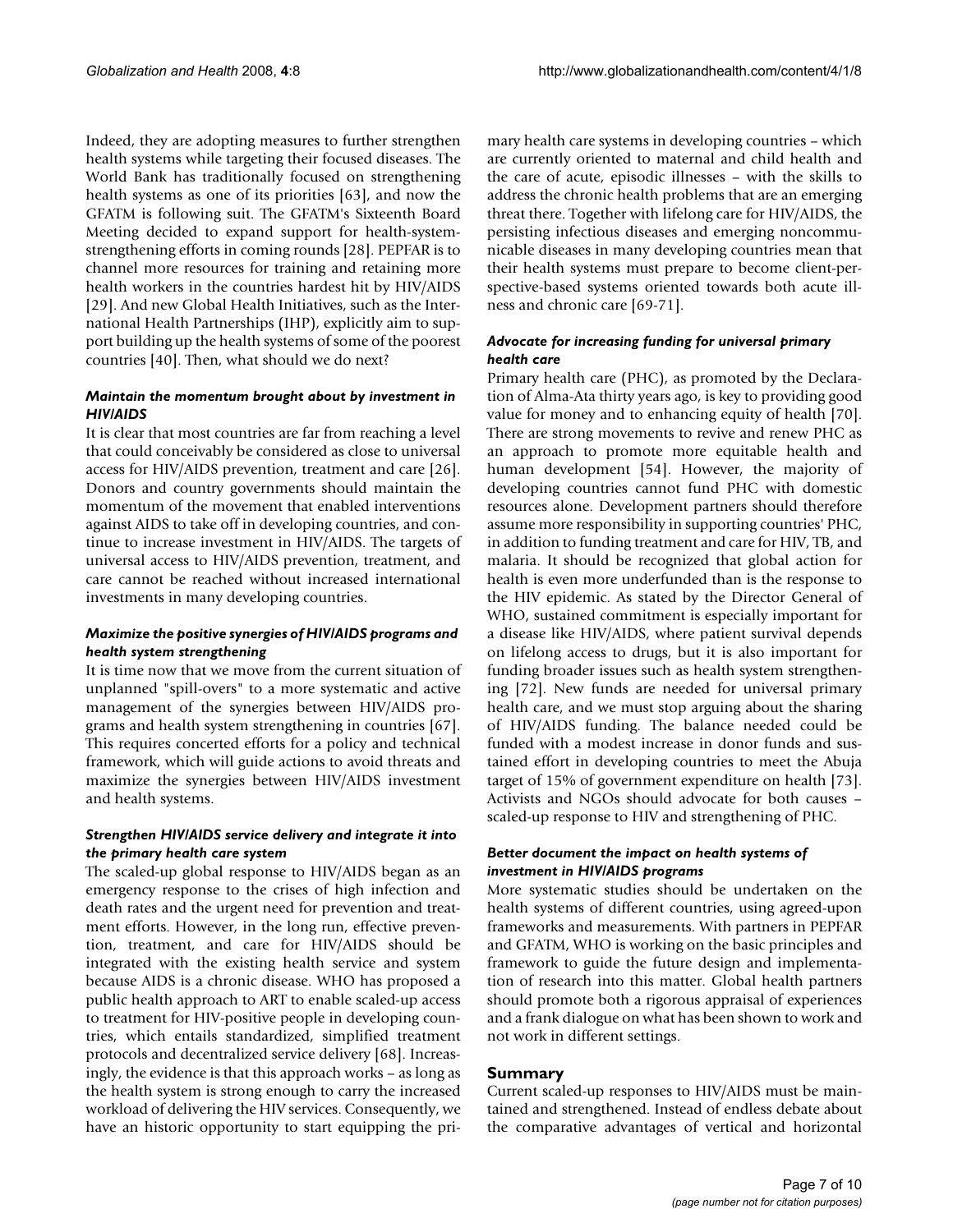approaches, partners should focus on the best ways for investments in response to HIV to also broadly strengthen the health system. The evidence is mixed – mostly positive but some negative – as to the impact on health systems of the scaled-up responses to HIV/AIDS driven primarily by global health partnerships. Efforts by countries and their development partners should continue both (1) to maximize the positive synergies of investment in HIV/AIDS and other priority health programs, and (2) to increase funding for universal primary health care, based on the principles and modalities of the Paris Declaration on AIDS Effectiveness – namely, national ownership, alignment, and harmonization [74,75].

## **List of abbreviations**

ART: antiretroviral treatment; ARV: antiretroviral; CCM: Country Coordinating Mechanism; DFID: Department for International Development; DOT: directly observed therapy; GFATM: Global Fund to Fight AIDS, Tuberculosis and Malaria; GHI: Global health initiative/partnership; IDU: injecting drug users; IHP: International Health Partnerships; MAP: World Bank Multi-Country AIDS Program; MCH: maternal and child health; MOH: Ministry of Health; MSF: Médecins Sans Frontières; MSM: men who have sex with men; NGO: Non-government Organization; PEPFAR: United States President Emergency Plan for AIDS Relief; PHC: primary health care; PLWHA: People living with HIV/AIDS; PMTCT: prevention of mother-to-child transmission; UNAIDS: Joint United Nations Program on HIV/AIDS; UNGASS: United Nations General Assembly Special Session on HIV and AIDS; UNICEF: United Nations Children's Fund; WHO: World Health Organization

#### **Competing interests**

The authors declare that they have no competing interests.

#### **Authors' contributions**

DY developed the initial draft of this essay and contributed to later editing. YS reviewed and commented on successive drafts of this essay. MAB reviewed and commented on successive drafts of this essay. JK reviewed and commented on the later drafts of this essay. JHP reviewed and commented on the successive drafts of the essay and contributed to the policy analysis. All the authors read and approved the final manuscript.

#### **Acknowledgements**

The authors thank colleagues from WHO and UNAIDS for their constructive comments to the earlier drafts.

#### **References**

- Kim JY, Gilks CF: Scaling up treatment why we can't wait. *New England Journal of Medicine* 2005, **353:**2352-2354.
- Schneider H, Blaauw D, Gilson L, Chabikuli N, Goudge J: [Health sys](http://www.ncbi.nlm.nih.gov/entrez/query.fcgi?cmd=Retrieve&db=PubMed&dopt=Abstract&list_uids=16713875)**[tems and access to antiretroviral drugs for HIV in Southern](http://www.ncbi.nlm.nih.gov/entrez/query.fcgi?cmd=Retrieve&db=PubMed&dopt=Abstract&list_uids=16713875)**

**[Africa: service delivery and human resources challenges.](http://www.ncbi.nlm.nih.gov/entrez/query.fcgi?cmd=Retrieve&db=PubMed&dopt=Abstract&list_uids=16713875)** *Reprod Health Matters* 2006, **14:**12-23.

- 3. England R: **The dangers of disease specific aid programmes.** *BMJ* 2007, **335:**565.
- 4. Garrett L: **The Challenge of Global Health.** *Foreign Affairs* 2007 [[http://www.foreignaffairs.org/20070101faessay86103-po/laurie-gar](http://www.foreignaffairs.org/20070101faessay86103-po/laurie-garrett/thechallenge-of-global-health.html) [rett/thechallenge-of-global-health.html\]](http://www.foreignaffairs.org/20070101faessay86103-po/laurie-garrett/thechallenge-of-global-health.html). Accessed 14 May 2008
- 
- 5. Jack A: **[From symptom to system.](http://www.ncbi.nlm.nih.gov/entrez/query.fcgi?cmd=Retrieve&db=PubMed&dopt=Abstract&list_uids=12322402)** *Financial Times* . 2007, 28 Sept 6. Piller C, Smith D: **Unintended victims of Gates Foundation generosity.** *Los Angeles Times* . 2007, 16 Dec
- 7. Haines A: **[Editorial: Contribution of health systems to disease](http://www.ncbi.nlm.nih.gov/entrez/query.fcgi?cmd=Retrieve&db=PubMed&dopt=Abstract&list_uids=18045259) [control.](http://www.ncbi.nlm.nih.gov/entrez/query.fcgi?cmd=Retrieve&db=PubMed&dopt=Abstract&list_uids=18045259)** *Trop Med Int Health* 2007, **12(11):**1275-1278.
- 8. England R: **[The writing is on the wall for UNAIDS.](http://www.ncbi.nlm.nih.gov/entrez/query.fcgi?cmd=Retrieve&db=PubMed&dopt=Abstract&list_uids=18467417)** *BMJ* 2008, **336:**1072.
- 9. **Everybody's Business: Strengthening Health Systems to Improve Health Outcomes: WHO's Framework for Action** [[http://www.who.int/healthsystems/strategy/](http://www.who.int/healthsystems/strategy/everybodys_business.pdf) [everybodys\\_business.pdf\]](http://www.who.int/healthsystems/strategy/everybodys_business.pdf). World Health Organization Accessed 14 May 2008
- 10. Buve A, Kalibala S, McIntyre J: **[Stronger health systems for more](http://www.ncbi.nlm.nih.gov/entrez/query.fcgi?cmd=Retrieve&db=PubMed&dopt=Abstract&list_uids=14661940) [effective HIV/AIDS prevention and care.](http://www.ncbi.nlm.nih.gov/entrez/query.fcgi?cmd=Retrieve&db=PubMed&dopt=Abstract&list_uids=14661940)** *Int J Health Plann Manage* 2003, **18(Suppl 1):**S41-S51.
- 11. Haacker M: **The economic consequences of HIV/AIDS in Southern Africa.** *IMF Working Paper No. 02/38* 2002 [[http:papers.ssrn.com/sol3/Delivery.cfm/WPIEA0382002.pdf?abstrac](http://papers.ssrn.com/sol3/Delivery.cfm/WPIEA0382002.pdf?abstractid=879415&mirid=5) [tid=879415&mirid=5\]](http://papers.ssrn.com/sol3/Delivery.cfm/WPIEA0382002.pdf?abstractid=879415&mirid=5). Accessed 14 May 2008
- 12. Chen L, Evans T, Anand S, Boufford JI, Brown H: **Human resources for health: overcoming the crisis.** *The Lancet* 2004, **364:**1984-1990.
- 13. Samb B, Celletti F, Holloway J, Van Damme W, De Cock KM, Dybul M: **[Rapid expansion of the health workforce in response to](http://www.ncbi.nlm.nih.gov/entrez/query.fcgi?cmd=Retrieve&db=PubMed&dopt=Abstract&list_uids=18077816) [the HIV epidemic.](http://www.ncbi.nlm.nih.gov/entrez/query.fcgi?cmd=Retrieve&db=PubMed&dopt=Abstract&list_uids=18077816)** *N Engl J Med* 2007, **357:**2510-2514.
- 14. Kober K, Van Damme W: **Scaling up access to antiretroviral treatment in southern Africa: who will do the job?** *The Lancet* 2004, **364:**103-107.
- 15. Beck EJ, Mandalia S, Williams I, Power A, Newson R, Molesworth A, Barlow D, Easterbrook P, Fisher M, Innes J, Kinghorn G, Mandel B, Pozniak A, Tang A, Tomlinson D: **[Decreased morbidity and use](http://www.ncbi.nlm.nih.gov/entrez/query.fcgi?cmd=Retrieve&db=PubMed&dopt=Abstract&list_uids=10546870) [of hospital services in English HIV infected individuals with](http://www.ncbi.nlm.nih.gov/entrez/query.fcgi?cmd=Retrieve&db=PubMed&dopt=Abstract&list_uids=10546870) [increased uptake of anti-retroviral therapy 1996–1997.](http://www.ncbi.nlm.nih.gov/entrez/query.fcgi?cmd=Retrieve&db=PubMed&dopt=Abstract&list_uids=10546870)** *AIDS* 1999, **13:**2157-2164.
- 16. Beck EJ, Mandalia S, Gaudreault M, Brewer C, Zowall H, Gilmore N, Klein MB, Lalonde R, Piche A, Hankins CA: **[The cost-effectiveness](http://www.ncbi.nlm.nih.gov/entrez/query.fcgi?cmd=Retrieve&db=PubMed&dopt=Abstract&list_uids=15622317) [of highly active antiretroviral therapy, Canada 1991–2001.](http://www.ncbi.nlm.nih.gov/entrez/query.fcgi?cmd=Retrieve&db=PubMed&dopt=Abstract&list_uids=15622317)** *AIDS* 2004, **18:**2411-2418.
- 17. El-Sadr WM, Abrams E: **[Scale-up of HIV care and treatment:](http://www.ncbi.nlm.nih.gov/entrez/query.fcgi?cmd=Retrieve&db=PubMed&dopt=Abstract&list_uids=18090271) [can it transform healthcare services in resource-limited set](http://www.ncbi.nlm.nih.gov/entrez/query.fcgi?cmd=Retrieve&db=PubMed&dopt=Abstract&list_uids=18090271)[tings?](http://www.ncbi.nlm.nih.gov/entrez/query.fcgi?cmd=Retrieve&db=PubMed&dopt=Abstract&list_uids=18090271)** *AIDS* 2007, **21:**S65-S70.
- 18. Farmer P, Leandre F, Mukherjee J, Gupta R, Tarter L, Kim J: **[Com](http://www.ncbi.nlm.nih.gov/entrez/query.fcgi?cmd=Retrieve&db=PubMed&dopt=Abstract&list_uids=11799447)[munity-based treatment of advanced HIV disease: introduc](http://www.ncbi.nlm.nih.gov/entrez/query.fcgi?cmd=Retrieve&db=PubMed&dopt=Abstract&list_uids=11799447)ing DOT-HAART (directly observed therapy with highly [active antiretroviral therapy\).](http://www.ncbi.nlm.nih.gov/entrez/query.fcgi?cmd=Retrieve&db=PubMed&dopt=Abstract&list_uids=11799447)** *Bulletin of the World Health Organization* 2001, **79:**1145-1151.
- 19. Walton DA, Farmer PE, Lambert W, Andre F, Koenig SP, Mukherjee JS: **[Integrated HIV prevention and care strengthens primary](http://www.ncbi.nlm.nih.gov/entrez/query.fcgi?cmd=Retrieve&db=PubMed&dopt=Abstract&list_uids=15255381) [health care: Lessons from rural Haiti.](http://www.ncbi.nlm.nih.gov/entrez/query.fcgi?cmd=Retrieve&db=PubMed&dopt=Abstract&list_uids=15255381)** *Journal of Public Health Policy* 2004, **25:**137-158.
- 20. Banteyerga H, Kidanu A, Stillman K: **The Systemwide Effects of the Global Fund in Ethiopia: Final Study Report.** 2006 [\[http://](http://www.healthsystems2020.org/files/1402_file_Tech113_fin.pdf) [www.healthsystems2020.org/files/1402\\_file\\_Tech113\\_fin.pdf\]](http://www.healthsystems2020.org/files/1402_file_Tech113_fin.pdf). The Partners for Health Reformplus Project, Abt Associates Inc Accessed 9 Sep., 2008
- 21. Gbangbadthoré S, Hounsa A, Franco LM: **Systemwide Effects of the Global Fund in Benin: Final Report.** 2006 [\[ttp://www.pop](ttp://www.popline.org/docs/319237) [line.org/docs/319237\]](ttp://www.popline.org/docs/319237). Bethesda, MD: Health Systems 20/20, Abt Associates Inc Accessed 9 Sep., 2008
- 22. Mtonya B, Chizimbi S: **Systemwide Effects of the Global Fund in Malawi: Final Report.** 2006 [\[http://www.healthsystems2020.org/](http://www.healthsystems2020.org/files/1399_file_Tech114_fin.pdf) [files/1399\\_file\\_Tech114\\_fin.pdf\]](http://www.healthsystems2020.org/files/1399_file_Tech114_fin.pdf). Bethesda, MD: The Partners for Health Reformplus Project, Abt Associates Inc Accessed 9 Sep., 2008
- 23. Murzalieva G: **Tracking Global HIV/AIDS Initiatives and their Impact on the Health System: the Experience of the Kyrgyz Republic.** 2007 [[http://www.ghinet.org/downloads/kyrgyz.pdf\]](http://www.ghinet.org/downloads/kyrgyz.pdf). Global HIV/AIDS Initiatives Network Accessed 14 May 2008
- 24. Semigina T, Griga I, Bogdan D, Pavlenko P, Bandar V, Nechiporenko L, Schevchenko I, Spicer L: **Tracking Global HIV/AIDS Initiatives**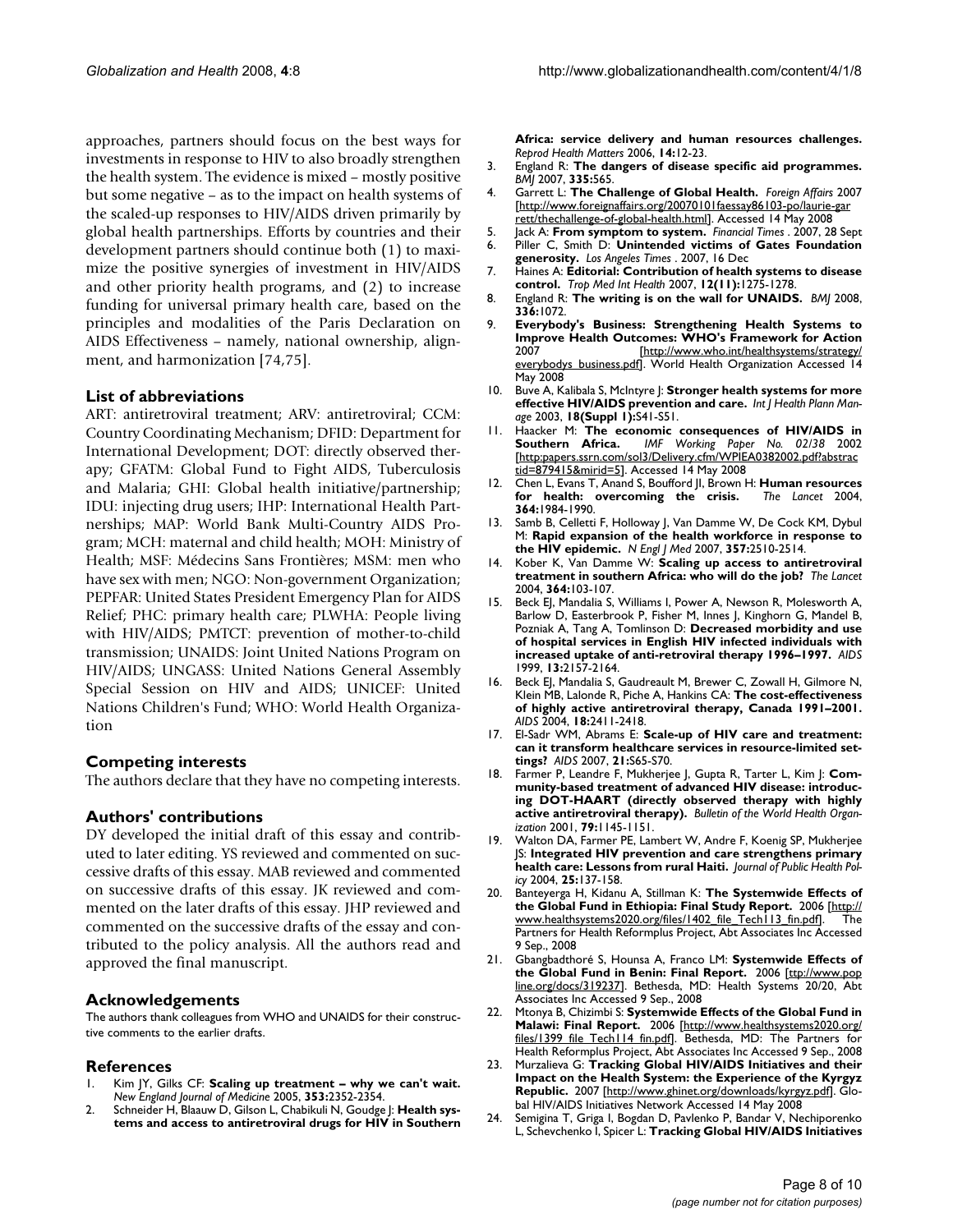**and their Impact on the Health System in Ukraine.** 2007 [<http://www.ghinet.org/downloads/ukraine.pdf>]. Global HIV/AIDS Initiatives Network Accessed 14 May 2008

- 25. Nemes MIB, Beaudoin J, Conway S, Kivumbi GW, Skjelmerud A, Vogel U: **Evaluation of WHO's Contribution to "3 by 5": Main report.** 2006 [[http://libdoc.who.int/publications/2006/](http://libdoc.who.int/publications/2006/9241594357_report_eng.pdf) [9241594357\\_report\\_eng.pdf](http://libdoc.who.int/publications/2006/9241594357_report_eng.pdf)]. WHO Accessed 14 May 2008
- 26. **Towards Universal Access: Scaling up the Priority HIV/AIDS Interventions in the Health Sector. Progress Report** 2008 [[http://www.who.int/entity/hiv/pub/](http://www.who.int/entity/hiv/pub/towards_universal_access_report_2008.pdf) [towards\\_universal\\_access\\_report\\_2008.pdf\]](http://www.who.int/entity/hiv/pub/towards_universal_access_report_2008.pdf). WHO Accessed 18 July, 2008
- 27. Komatsu R, Low-Beer D, Schwartlander B: **[Global Fund-sup](http://www.ncbi.nlm.nih.gov/entrez/query.fcgi?cmd=Retrieve&db=PubMed&dopt=Abstract&list_uids=18038063)[ported programmes contribution to international targets](http://www.ncbi.nlm.nih.gov/entrez/query.fcgi?cmd=Retrieve&db=PubMed&dopt=Abstract&list_uids=18038063) and the Millennium Development Goals: an initial analysis.** *Bull World Health Organ* 2007, **85:**805-811.
- 28. **Press release: The Global Fund, the focus on three diseases, and the challenges of improving African health services** *GFATM* 2007 [\[http://www.theglobalfund.org/en/media\\_center/press/](http://www.theglobalfund.org/en/media_center/press/an_071217.asp) [an\\_071217.asp\]](http://www.theglobalfund.org/en/media_center/press/an_071217.asp). Accessed 14 May 2008
- 29. [Anonymous]: **Statement of Ambassador Mark Dybul U.S. Global AIDS Coordinator Before the Committee on Health, Education, Labor and Pensions United States Senate.** 2007 [<http://www.pepfar.gov/press/96710.htm>]. Accessed 14 May 2008
- 30. Schwartlander B, Grubb I, Perriens J: **The 10-year struggle to provide antiretroviral treatment to people with HIV in the developing world.** *The Lancet* 2006, **368:**541-546.
- 31. Greco D: **ART in Brazil challenges in broadening access to a range of second line therapy.** Presentation to the World Bank Washington, DC; 2006.
- 32. U.S. General Accounting Office: **Global Health Spending Requirement Presents Challenges for Allocating Prevention Funding under President's Emergency Plan for AIDS Relief.** [[http://www.gao.gov/new.items/d06395.pdf\]](http://www.gao.gov/new.items/d06395.pdf). Accessed 9 Sep., 2008
- 33. Druce N, Nolan A: **[Seizing the Big Missed Opportunity: Linking](http://www.ncbi.nlm.nih.gov/entrez/query.fcgi?cmd=Retrieve&db=PubMed&dopt=Abstract&list_uids=17938084) [HIV and Maternity Care Services in Sub-Saharan Africa.](http://www.ncbi.nlm.nih.gov/entrez/query.fcgi?cmd=Retrieve&db=PubMed&dopt=Abstract&list_uids=17938084)** *Reproductive Health Matters* 2007, **15:**190-201.
- 34. Oliveira-Cruz V, Kowalski J, McPake B: **[Viewpoint: the Brazilian](http://www.ncbi.nlm.nih.gov/entrez/query.fcgi?cmd=Retrieve&db=PubMed&dopt=Abstract&list_uids=15040568) [HIV/AIDS "success story" – can others do it?](http://www.ncbi.nlm.nih.gov/entrez/query.fcgi?cmd=Retrieve&db=PubMed&dopt=Abstract&list_uids=15040568)** *Trop Med Int Health* 2004, **9:**292-297.
- 35. Achmat Z, Simcock J: **[Combining prevention, treatment and](http://www.ncbi.nlm.nih.gov/entrez/query.fcgi?cmd=Retrieve&db=PubMed&dopt=Abstract&list_uids=17620746) [care: lessons from South Africa.](http://www.ncbi.nlm.nih.gov/entrez/query.fcgi?cmd=Retrieve&db=PubMed&dopt=Abstract&list_uids=17620746)** *AIDS* 2007, **21(Suppl 4):**S11-S20.
- 36. Ministry of Health, World Health Organization Representative Office Cambodia: **The Continuum of Care for People Living with HIV/AIDS in Cambodia: Linkages and Strengthening in the Public Health System.** 2006 [[http://www.wpro.who.int/NR/rdon](http://www.wpro.who.int/NR/rdonlyres/84512880-2F19-4DE2-9CBB-3140114C708B/0/CoCCaseStudy.pdf) [lyres/84512880-2F19-4DE2-9CBB-3140114C708B/0/CoCCaseS](http://www.wpro.who.int/NR/rdonlyres/84512880-2F19-4DE2-9CBB-3140114C708B/0/CoCCaseStudy.pdf) [tudy.pdf](http://www.wpro.who.int/NR/rdonlyres/84512880-2F19-4DE2-9CBB-3140114C708B/0/CoCCaseStudy.pdf)]. WHO Accessed 14 May 2008
- 37. [Anonymous]: **New Public-Private Partnership to Strengthen Laboratory Systems.** *PEPFAR* 2007 [[http://www.pepfar.gov/docu](http://www.pepfar.gov/documents/organization/94561.pdf) [ments/organization/94561.pdf\]](http://www.pepfar.gov/documents/organization/94561.pdf). Accessed 14 May 2008
- 38. Abbott: **Nationwide Strengthening of Hospital System in Tanzania Marks New Era in Fight Against AIDS in Africa.** 2005 [<http://www.csrwire.com/News/4541.html>]. Accessed 9 Sep., 2008
- 39. Makombe SD, Jahn A, Tweya H, Chuka S, Yu JK: **[A national survey](http://www.ncbi.nlm.nih.gov/entrez/query.fcgi?cmd=Retrieve&db=PubMed&dopt=Abstract&list_uids=18038075) [of the impact of rapid scale-up of antiretroviral therapy on](http://www.ncbi.nlm.nih.gov/entrez/query.fcgi?cmd=Retrieve&db=PubMed&dopt=Abstract&list_uids=18038075) health-care workers in Malawi: effects on human resources [and survival.](http://www.ncbi.nlm.nih.gov/entrez/query.fcgi?cmd=Retrieve&db=PubMed&dopt=Abstract&list_uids=18038075)** *Bulletin of the World Health Organization* 2007, **85:**851-857.
- 40. Alexander D: **The International Health Partnership.** *The Lancet* 2007, **370:**803-804.
- 41. Crisp N, Gawanas B, Sharp I: **Training the health workforce: scaling up, saving lives.** *The Lancet* 2008, **371:**689-691.
- 42. World Health Organization: **Treat, Train, Retain: Task Shifting, Global Recommendations and Guidelines.** 2008 [[http://](http://www.who.int/healthsystems/TTR-TaskShifting.pdf) [www.who.int/healthsystems/TTR-TaskShifting.pdf](http://www.who.int/healthsystems/TTR-TaskShifting.pdf)]. Accessed 14 May 2008
- 43. Price JE, O'Brien M, Chung J, Shumbusho F: **Quantification of physician-time saved in a task shifting pilot program in Rwanda.** *proceedings 2008 HIV/AIDS Implementers' Meeting, Kampala, Uganda* :37-38.
- 44. Mukherjee JS, Eustache FE: **[Community health workers as a cor](http://www.ncbi.nlm.nih.gov/entrez/query.fcgi?cmd=Retrieve&db=PubMed&dopt=Abstract&list_uids=17364390)[nerstone for integrating HIV and primary healthcare.](http://www.ncbi.nlm.nih.gov/entrez/query.fcgi?cmd=Retrieve&db=PubMed&dopt=Abstract&list_uids=17364390)** *AIDS Care* 2007, **19(Suppl 1):**S73-S82.
- 45. UNAIDS: **Follow-up to the United Nations General Assembly Special Session on HIV/AIDS.** 2008 [\[http://www.unaids.org/en/](http://www.unaids.org/en/KnowledgeCentre/Resources/FeatureStories/archive/2008/20080312-countryprogress.asp) [KnowledgeCentre/Resources/FeatureStories/archive/2008/](http://www.unaids.org/en/KnowledgeCentre/Resources/FeatureStories/archive/2008/20080312-countryprogress.asp) [20080312-countryprogress.asp](http://www.unaids.org/en/KnowledgeCentre/Resources/FeatureStories/archive/2008/20080312-countryprogress.asp)]. Accessed 14 May 2008
- 46. Lowrance D, Filler S, Makombe S, Harries A, Aberle-Grasse J: **[Assessment of a national monitoring and evaluation system](http://www.ncbi.nlm.nih.gov/entrez/query.fcgi?cmd=Retrieve&db=PubMed&dopt=Abstract&list_uids=17313509) for rapid expansion of antiretroviral treatment in Malawi.** *Trop Med Int Health* 2007, **12(3):**377-381.
- 47. McKinsey & Company: **Global Health Partnerships: Assessing Country Consequences.** 2005 [\[http://www.hlfhealthmdgs.org/](http://www.hlfhealthmdgs.org/Documents/GatesGHPNov2005.pdf) [Documents/GatesGHPNov2005.pdf\]](http://www.hlfhealthmdgs.org/Documents/GatesGHPNov2005.pdf). Accessed 14 May 2008
- 48. Caines K, Buse K, Carlson C, de Loor R-M, Druce N, Grace C, Pearson M, Sancho J: Assessing the Impact of Global Health Part-<br>nerships. DFID Health Resource Center. 2004 [http:// nerships. DFID Health Resource Center. [80.80.227.97/en/files/links\\_resources/library/studies/](http://80.80.227.97/en/files/links_resources/library/studies/integrated_evaluations/GHP_Synthesis_Report.pdf) integrated evaluations/GHP Synthesis Report.pdf]. Accessed 14 May 2008
- 49. UNAIDS: **Resources and funding for AIDS.** 2008 [\[http://](http://www.unaids.org/en/PolicyAndPractice/ResourcesAndFunding/default.asp) [www.unaids.org/en/PolicyAndPractice/ResourcesAndFunding/](http://www.unaids.org/en/PolicyAndPractice/ResourcesAndFunding/default.asp) [default.asp](http://www.unaids.org/en/PolicyAndPractice/ResourcesAndFunding/default.asp)]. Accessed 14 May 2008
- 50. UNAIDS: **UNAIDS Annual Report: Making the money work.** [\[http://data.unaids.org/pub/Report/2007/](http://data.unaids.org/pub/Report/2007/2006_unaids_annual_report_en.pdf) [2006\\_unaids\\_annual\\_report\\_en.pdf\]](http://data.unaids.org/pub/Report/2007/2006_unaids_annual_report_en.pdf). Accessed 14 May 2008
- 51. Shiffman J: **[Has donor prioritization of HIV/AIDS displaced aid](http://www.ncbi.nlm.nih.gov/entrez/query.fcgi?cmd=Retrieve&db=PubMed&dopt=Abstract&list_uids=18156161) [for other health issues?](http://www.ncbi.nlm.nih.gov/entrez/query.fcgi?cmd=Retrieve&db=PubMed&dopt=Abstract&list_uids=18156161)** *Health Policy Plan* 2008, **23:**95-100.
- 52. Feachem RG, Sabot OJ: **An examination of the Global Fund at 5 years.** *The Lancet* 2006, **368:**537-540.
- 53. WHO Regional Office for Africa: **Report on the Review of Primary Health Care in the African Region.** 2008 [\[http://](http://www.afro.who.int/phc_hs_2008/documents/En/review_pc_2003.pdf) [www.afro.who.int/phc\\_hs\\_2008/documents/En/review\\_pc\\_2003.pdf\]](http://www.afro.who.int/phc_hs_2008/documents/En/review_pc_2003.pdf). Accessed 14 May 2008
- 54. Pan American Health Organization: **Renewing Primary Health Care in the Americas: A Position Paper of the Pan American Health Organization/World Health Organization (PAHO/ WHO).** *Washington, DC* 2007.
- 55. Souteyrand Y, Collard V, Moatti J, Grubb I, Guerma T: **[Free care at](http://www.ncbi.nlm.nih.gov/entrez/query.fcgi?cmd=Retrieve&db=PubMed&dopt=Abstract&list_uids=18664948) [the point of service delivery: a key component for reaching](http://www.ncbi.nlm.nih.gov/entrez/query.fcgi?cmd=Retrieve&db=PubMed&dopt=Abstract&list_uids=18664948) universal access to HIV/AIDS treatment in developing coun[tries.](http://www.ncbi.nlm.nih.gov/entrez/query.fcgi?cmd=Retrieve&db=PubMed&dopt=Abstract&list_uids=18664948)** *AIDS* 2008, **22(suppl 1):**S161-S168.
- 56. Makwiza I, Nyirenda L, Goma F, Hassan F, Chingombe I, Bongololo G, Theobald S: **[Equity and Health System Strengthening in ART](http://www.ncbi.nlm.nih.gov/entrez/query.fcgi?cmd=Retrieve&db=PubMed&dopt=Abstract&list_uids=16997656) [Roll Out: An analysis from literature review of experiences](http://www.ncbi.nlm.nih.gov/entrez/query.fcgi?cmd=Retrieve&db=PubMed&dopt=Abstract&list_uids=16997656) [from east and southern Africa.](http://www.ncbi.nlm.nih.gov/entrez/query.fcgi?cmd=Retrieve&db=PubMed&dopt=Abstract&list_uids=16997656)** 2006 [\[http://www.idrc.ca/](http://www.idrc.ca/uploads/user-S/11640987341EQUINET_-_ART_Equity_Review  _Final.pdf) uploads/user-S/11640987341EQUINET - ART Equity Review [\\_Final.pdf\]](http://www.idrc.ca/uploads/user-S/11640987341EQUINET_-_ART_Equity_Review  _Final.pdf). Accessed 14 May 2008
- 57. **Technical Evaluation Reference Group: 360° Stakeholder Assessment** *GFATM* 2006 [\[http://www.theglobalfund.org/en/files/](http://www.theglobalfund.org/en/files/terg/Evaluation_Report_Stakeholder_Assessment.pdf) [terg/Evaluation\\_Report\\_Stakeholder\\_Assessment.pdf\]](http://www.theglobalfund.org/en/files/terg/Evaluation_Report_Stakeholder_Assessment.pdf). Accessed 14 May 2008
- 58. McCoy D, Chopra M, Loewenson R, Aitken JM, Ngulube T: **[Expand](http://www.ncbi.nlm.nih.gov/entrez/query.fcgi?cmd=Retrieve&db=PubMed&dopt=Abstract&list_uids=15623853)[ing Access to Antiretroviral Therapy in Sub-Saharan Africa:](http://www.ncbi.nlm.nih.gov/entrez/query.fcgi?cmd=Retrieve&db=PubMed&dopt=Abstract&list_uids=15623853) Avoiding the Pitfalls and Dangers, Capitalizing on the [Opportunities.](http://www.ncbi.nlm.nih.gov/entrez/query.fcgi?cmd=Retrieve&db=PubMed&dopt=Abstract&list_uids=15623853)** *Am J Public Health* 2005, **95:**18-22.
- 59. von Schoen AT, Wilson D, Ford N, Kasper T: **[Access and activism:](http://www.ncbi.nlm.nih.gov/entrez/query.fcgi?cmd=Retrieve&db=PubMed&dopt=Abstract&list_uids=11816178) [the ethics of providing antiretroviral therapy in developing](http://www.ncbi.nlm.nih.gov/entrez/query.fcgi?cmd=Retrieve&db=PubMed&dopt=Abstract&list_uids=11816178) [countries.](http://www.ncbi.nlm.nih.gov/entrez/query.fcgi?cmd=Retrieve&db=PubMed&dopt=Abstract&list_uids=11816178)** *AIDS* 2001, **15(Suppl 5):**S81-S90.
- 60. Kaufman J, (forthcoming): **The Role of NGOs in China's AIDS Response – Update, Challenges and Possibilities.** Edited by: Schwartz J, Shieh S. Serving the People: State-Society Negotiations and Welfare Provision in China. Routledge.
- Dietrich JW: The Politics of PEPFAR: The President's Emer**gency Plan for AIDS Relief.** *Ethics & International Affairs* 2007, **21:**277-292.
- 62. Institute of Medicine under the National Academies: **PEPFAR** Implementation: Progress and Promise. [www.iom.edu/CMS/3783/24770/41804.aspx\]](http://www.iom.edu/CMS/3783/24770/41804.aspx). Accessed 14 May 2008
- 63. McCoy D: **The World Bank's new health strategy: reason for alarm?** *The Lancet* 2007, **369:**1499-1501.
- 64. Crisp N: **Global Health Partnerships: The UK contribution to health in developing countries.** 2007 [http://www.dh.gov.uk/ebli-<br>cationsandstatistics/Publications/PublicationsPolicyAndGuid ance/ cationsandstatistics/Publications/PublicationsPolicyAndGuid [DH\\_065374?IdcService=GET\\_FILE&dID=115485&Rendi tion=Web\]](http://www.dh.gov.uk/en/Publicationsandstatistics/Publications/PublicationsPolicyAndGuidance/DH_065374?IdcService=GET_FILE&dID=115485&Rendition=Web). Accessed 14 May 2008